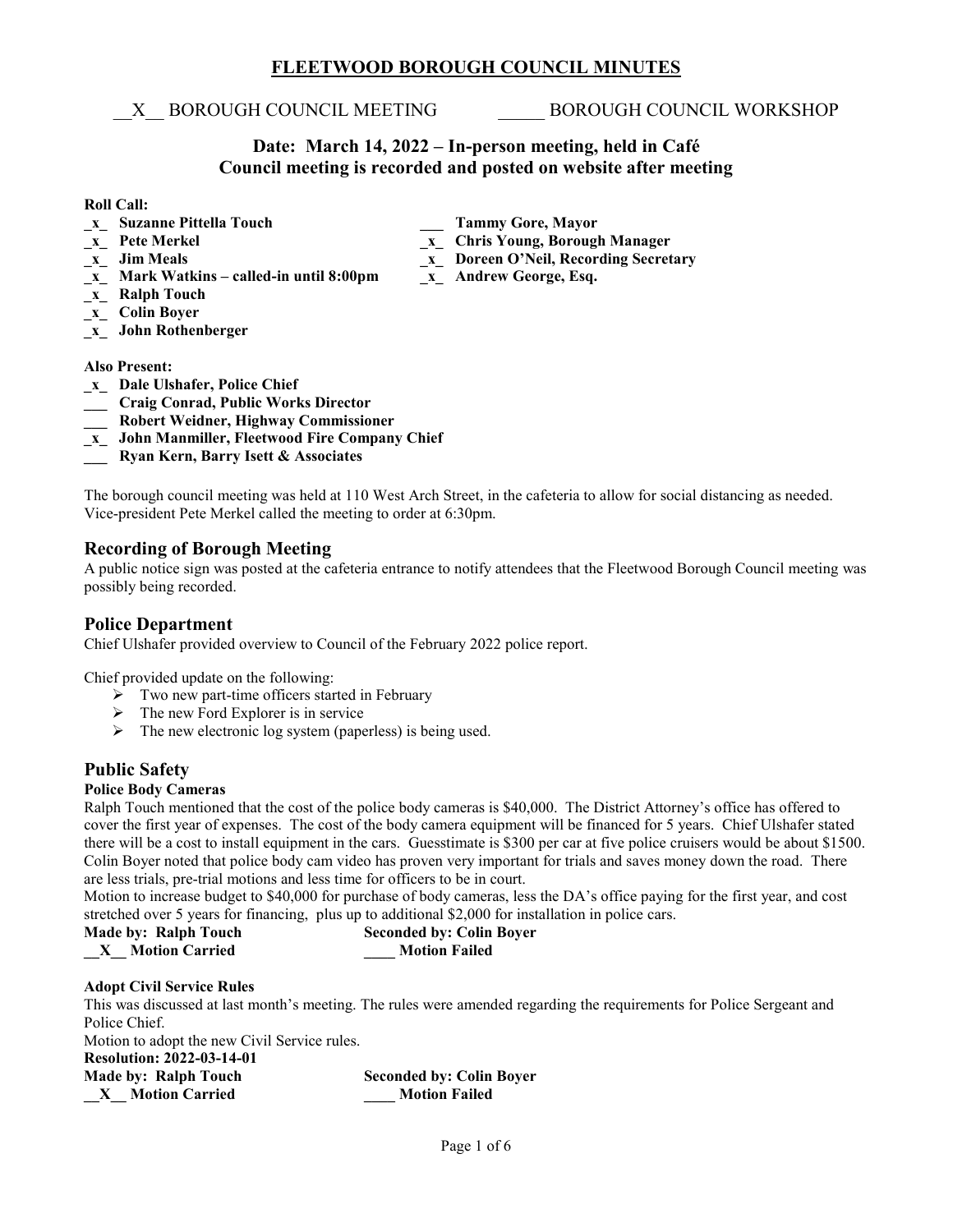## **Public Safety (Continued)**

## **Fleetwood Fire Company Annual Report**

Fire Chief, John Manmiller reviewed the fire company's annual report that was distributed to Council prior to meeting. The average time from when the call is dispatched until the trucks are out the station doors is 3 minutes and 49 seconds. There is an average of 12-14 members on each call.

There has been a lot of training occurring. Most recently 8 fire fighters went through the Fire Fighter One class that is held by the county. This training is 120-140 hours and tested at the end of training. This training/testing cost is \$100 per person; total \$800. All 8 fire fighters passed the training/test and in doing so, the state has reimbursed the \$800 class fee. The Fleetwood Fire Company will reimburse the Fleetwood Borough the \$800.

John stated there are 18 fire fighters with Fire One or recognized fire fighters in the department. The State of Pennsylvania Fire Commissions office has a recognition program called 'Participating Department Recognition'. There are varying levels (35%, 50%, 75% and 100%. John would like to apply to the program at the 50% level. Applying and being accepted to this program give the fire fighters recognition, helps with grants, decals are received to place on trucks. As part of the application process, a list of members that are at hazmat awareness level must be submitted along with an official borough signature and notary to acknowledge that people on the list are members of the Fleetwood Volunteer Fire Company. Motion to authorize Chris Young, Borough Manager to sign application have it notarized acknowledging the list of fire

fighters. **Made by: Ralph Touch Seconded by: Pete Merkel**

**\_\_X\_\_ Motion Carried \_\_\_\_ Motion Failed**

|  | <b>Motion Carried</b> |
|--|-----------------------|

John Manmiller mentioned that the Pennsylvania State Fire Academy's Flashover simulator will be arriving for March 19<sup>th</sup> and  $20<sup>th</sup>$ . The training will take place at the borough maintenance building/parking lot. There are 14 people training on Saturday, and 14 people training on Sunday. About 80% of the people be trained are from the Fleetwood Fire Company, and others are from Blandon, Oley, Walnuttown, and Kutztown.

John Manmiller stated that the new 2021 rescue truck was put into service earlier this month. This new truck replaced a 22 year old rescue truck that was sold.

Refer to attached Fleetwood Fire Company annual report for additional details.

## **Barry Isett & Associates (BIA)**

## **BIA Report**

Attendance of a BIA representative is on an as-needed basis for borough council meetings. The BIA Engineer report was emailed to Council members prior to tonight's meeting. If there is a need to have an engineer present at meeting, Chris Young should be notified to schedule them to be in attendance.

## **ARRO**

The ARRO report was emailed to Council members prior to tonight's meeting.

## **Guests:** See attached list.

#### **Fleetwood Baseball Association**

Eric Luckenbill, President of Fleetwood Baseball Association introduced himself and thanked Council for allowing the organization to meeting in the Community Center. Eric mentioned that in 2021 they had 160 youth players register; for 2022 they have 210 players registered. He mentioned it's a good problem to have which is finding places for the kids to play/practice. The Fleetwood Baseball Association owns Smithfield. Eric is working with schools and Maidencreek Township regarding other ball fields to use. Eric mentioned he and others are working to bring back the field at the Andrew Maier Elementary School. Eric questioned Council if the ball field at the Fleetwood Park along Main Street was going to be replaced or relocated. Council noted there are no plans at this time to replace/relocate it. There was discussion regarding the existing field at the Fleetwood Park which historically was used by softball teams. It is unknown how often the use the field. It was suggested that Eric contact the softball group to discuss their scheduled and possibly sharing this field.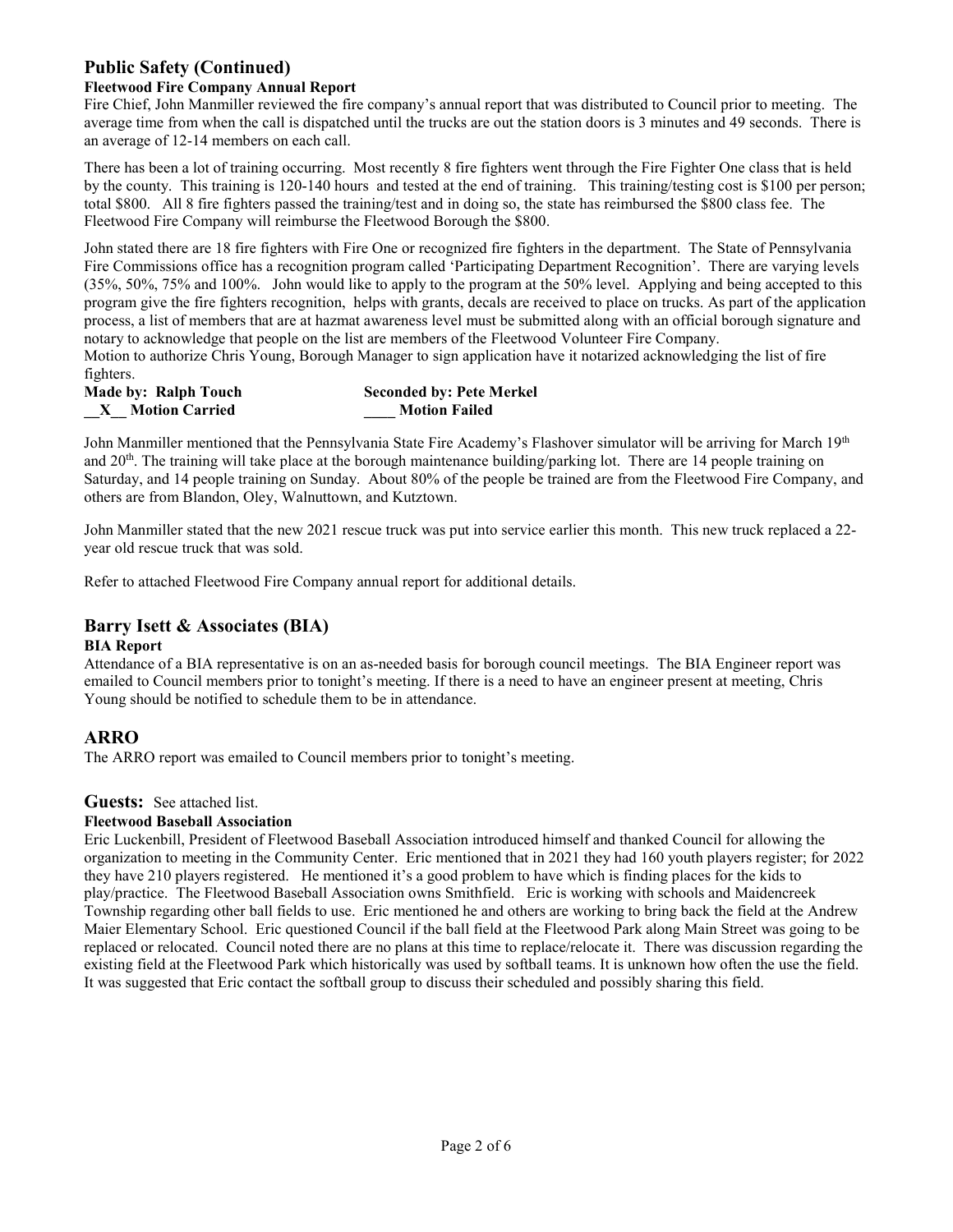## **Water / Sewer Committee**

#### **DCNR Community Conservation Partnership Program - Reservoir Area – Berks Nature**

Pete Merkel mentioned they met with Larry Lloyd from Berks Nature. Larry Lloyd was present for tonight's meeting. Larry explained there are 190 acres at the Fleetwood Reservoir and that this DCNR grant program will protect the property from development. Larry explained that the deadline to apply for this program is April 6, 2022. If the application is awarded, the borough will be paid by DCNR to transfer the development rights on this property to Berks Nature. The funds from DCNR could be placed in separate account to be used for maintaining the forest property, paths, etc. Berks Nature would hold the development rights. Need sales agreement to proceed with applying for the grant. If the grant is not awarded, the there is no follow-through and the sales agreement becomes null and void. Andy George, Esq. to communicate with Larry Lloyd.

Motion for Andy George, Esq. to review the sales agreement with attorney from Berks Nature, and authorize borough council President, Suzanne Touch to sign agreement as soon as it's completed. If awarded grant, create a trust to keep monies for future management of the Fleetwood Reservoir property.

| <b>Made by: Pete Merkel</b> | <b>Seconded by: Ralph Touch</b> |
|-----------------------------|---------------------------------|
| <b>Motion Carried</b>       | <b>Motion Failed</b>            |

#### **Hunting on Watershed Property**

Pete Merkel mentioned that USDA sets up program to help manage hunting, tracking harvesting of deer, etc. The cost of this program is \$9154. Larry Lloyd from Berks Nature explained that this program keeps deer population at a manageable volume to prevent deer eating tree seedlings and impacting forest growth. The hunting is only archery; no firearms. Motion to enter into contract with USDA for deer herd management subject to review of contract by Andy George, Esq.

**Made by: Pete Merkel Seconded by: John Rothenberger \_\_X\_\_ Motion Carried \_\_\_\_ Motion Failed**

# **Fleetwood Park**

#### **Willow Creek Grants**

Mark Watkins explained that the creek bank along the road from Main Street to band shell has worn away. Chris Young looked at grants to tackle this portion of the creek bank. Chris, Craig Conrad met with BIA to discuss options for handling the creek bank restoration and also the portion of the creek/flood plain at the old bathrooms down by pond area. The cost to restore these two areas is \$266,000. The DCED-LSA grant has a low match. The DCNR grant has a 50% match. Discussed applying for the \$266,000 using both grants. DCED would pay for portion of the DCNR grant. The goal is to maintain the creek bank and build up the banks to slow the erosion. New engineering for building up the stream bank to be more robust by putting greenery along the banks and diverters in the stream.

If the grants are approved, they would be awarded in November 2022. There are some funds in Capital Budget.

Motion to apply for the DCED-LSA grant and funding commitment.

**Resolution: 2022-03-14-02**

| <b>Made by: Mark Watkins</b> | <b>Seconded by: John Rothenberger</b> |
|------------------------------|---------------------------------------|
| <b>Motion Carried</b>        | <b>Motion Failed</b>                  |

Motion to apply for the DCNR grant and funding commitment.

| <b>Resolution: 2022-03-14-03</b> |                                       |
|----------------------------------|---------------------------------------|
| <b>Made by: Mark Watkins</b>     | <b>Seconded by: John Rothenberger</b> |
| <b>Motion Carried</b>            | <b>Motion Failed</b>                  |

#### **Pavilion #1 Roof**

It was discussed that the roof on pavilion #1 in the park is in need of replacement. The other pavilions will need roofs replaced and the plan is to do one a year. The cost to replace pavilion #1 with a metal roof is \$15,000. Funds in Capital Budget and would use out of the Parks Program. Council was asked if anyone was opposed to adding this to the Capital Budget – all Council members were in agreement.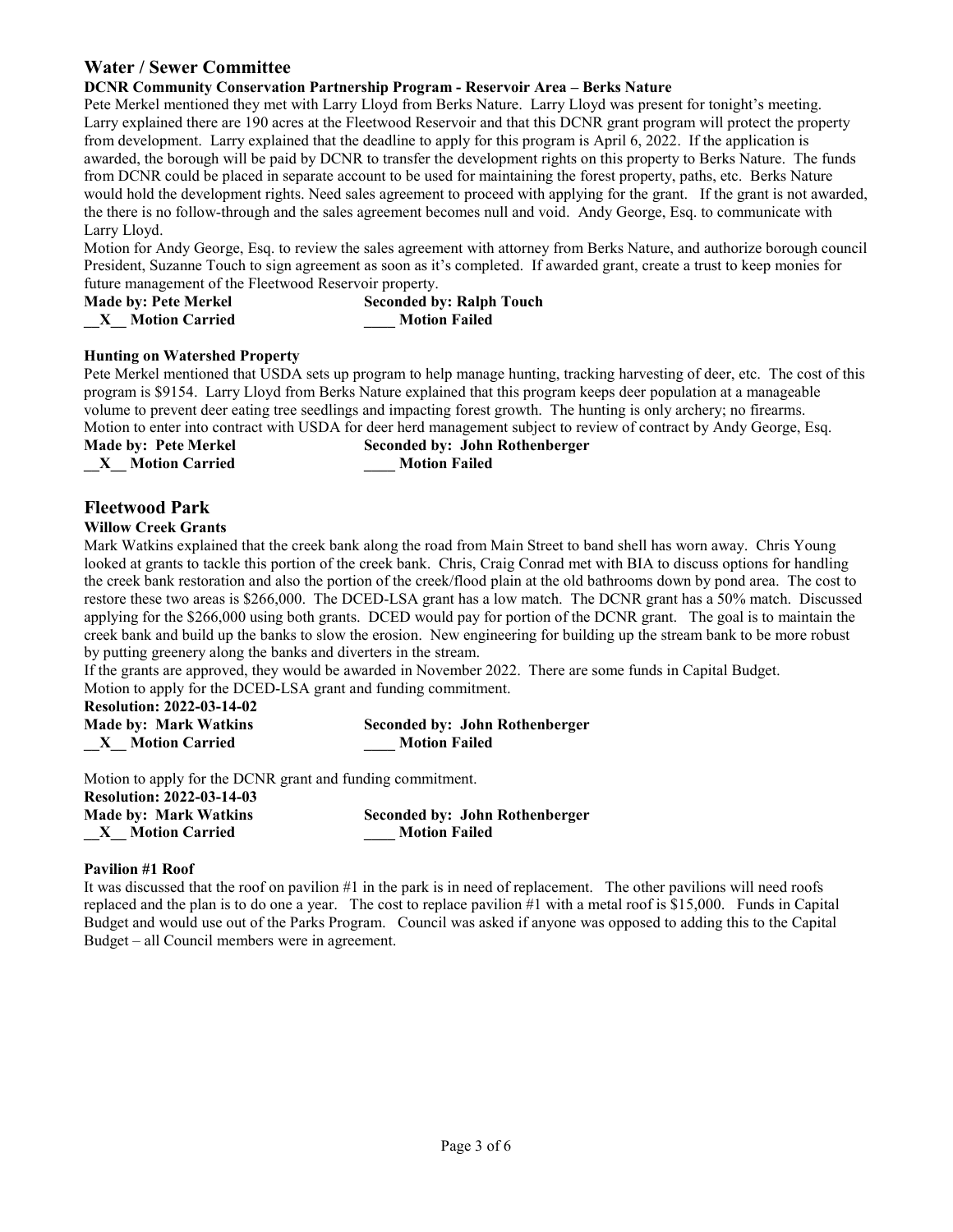## **Fleetwood Park (Continued)**

#### **Band Shell Update**

Mark Watkins mentioned that Chris Young had identified a vendor who is COSTARS approved. The order price for the new band shell is \$73,000 and has a 6-month lead-time. Since the vendor is COSTARS approved, there is no need for bidding. If the band shell is ordered now, we may have it by September 2022. A team from the band shell company would install it at a cost of \$40,000. There will be additional costs for cement work, ADA ramps, etc. There was discussion that a quote of \$18,769 was received to install cedar wood backing to the band shell. It was questioned if a quote could be gotten to purchase the wood and have borough workers install, maybe other organizations help to install, or possibly as an Eagle Scout project.

Motion to order the band shell from the COSTARS vendor and have the band shell company install the band shell. **Made by: Mark Watkins Seconded by: Ralph Touch Opposed: Colin Boyer \_\_X\_\_ Motion Carried \_\_\_\_ Motion Failed**

#### **Fleetwood Pool Concession Stand**

Ralph Touch mentioned that the Topton Swim Team has joined the Fleetwood Swim Team. Ralph explained concept of having the Fleetwood Swim Team run the pool concession stand and they would keep all the money. The borough would not charge them to run the concession stand.

Motion to allow the Fleetwood Swim Team to run the Fleetwood Pool concession stand at no cost to them. They keep all the profits.

| Made by: Ralph Touch  | <b>Seconded by: John Rothenberger</b> |
|-----------------------|---------------------------------------|
| <b>Motion Carried</b> | <b>Motion Failed</b>                  |

## **Legal - Andrew George, Esq.**

#### **Sub –Division - 303 E. Locust Street**

Andy George explained that Steve (developer) submitted a sketch plan to the Planning Commission. The Planning Commission had reviewed and requested additional information. The developer provided the additional information for the Planning Commission to review. We are now entering the 90-day time frame. It was discussed that Council needs to vote on an extension of 90-days for review of the additional development plans. Russell Anderson will advise the Planning Commission of the decision.

Motion to grant 90-day extension to review additional development plans for the sub-division of 303 East Locust Street. .

**Made by: Pete Merkel Seconded by: Ralph Touch**

**\_\_X\_\_ Motion Carried \_\_\_\_ Motion Failed**

#### **PennDOTAudit of Liquid Fuels**

Andy provided update on the PennDOT audit of liquid fuels regarding 2020 road work. PennDOT is asking if the borough had a good reason to use 3 different contractors. Andy will provide PennDOT information as to why 3 different vendors were used. Resources from Richmond Township and Fleetwood Borough did the work. Not able to bid as one project since using borough resources. Andy will prepare a letter and share with Chris Young and Craig Conrad to review.

## **Personnel**

## **Hire of Seasonal /Part-Time Employees**

Pete Merkel discussed hiring Ricky Kerschner and Trevor Rump as part-time employees for lawn care at borough properties and hire Erin O'Neil for part-time clerical work from home.

Motion to hire Ricky Kerschner, Trevor Rump, and Erin O'Neil as ongoing part-time employees; no guarantee of number of hours.

**\_\_X\_\_ Motion Carried \_\_\_\_ Motion Failed**

**Made by: Pete Merkel Seconded by: Ralph Touch**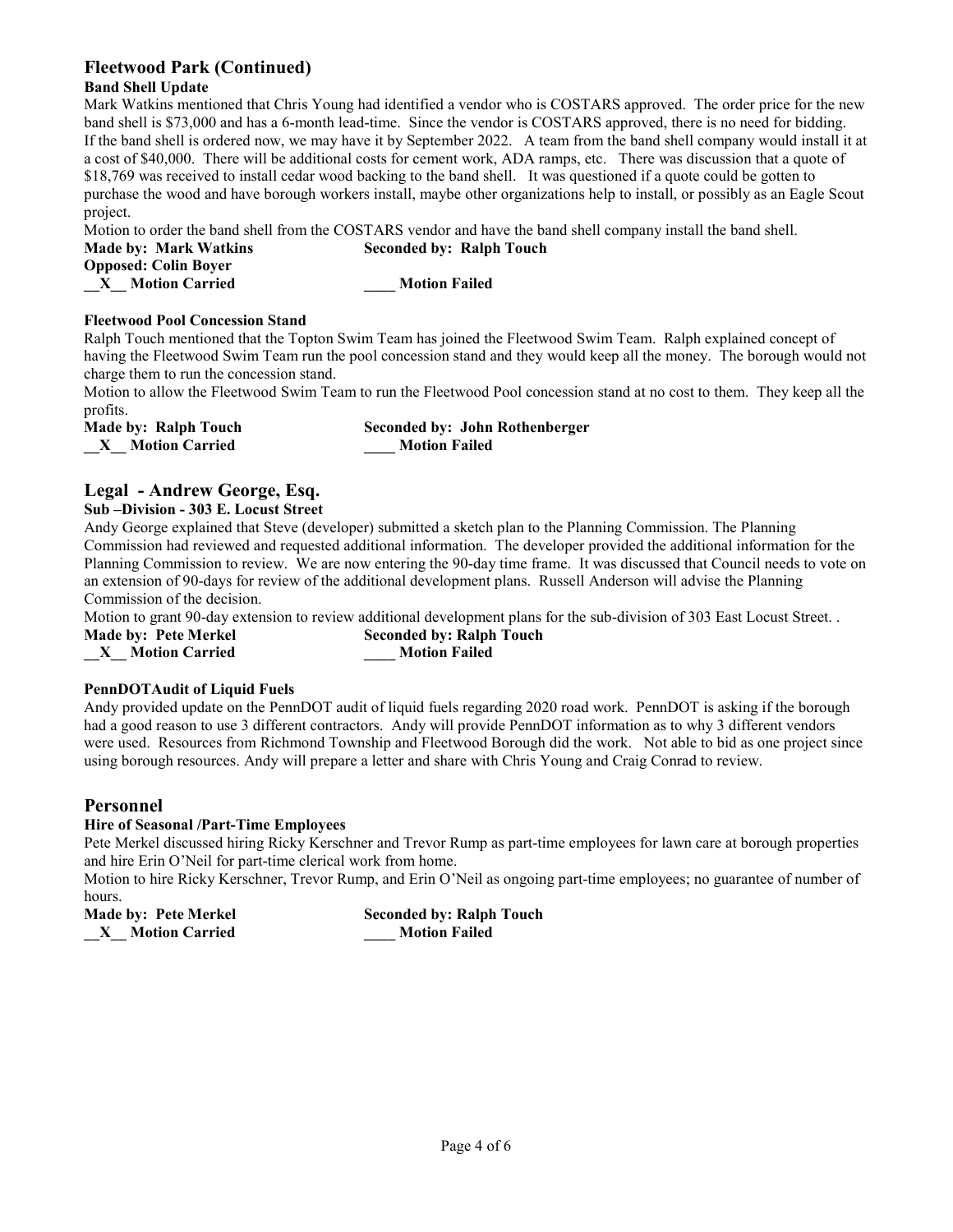## **Finance**

## **Finance Software**

John Rothenberger explained that the current financial software being used is no longer supported by BMSI. Chris Young, Kap Stauffer, and Janice DeLay were given a demo and hands on preview of the new Caselle software. It is the same software used for the water billing. The total cost is \$14,900; breakdown of \$10,000 for the licensed software and \$4,900 for the data conversion and setup. There is an annual fee that is not part of the \$14,900. Chris Young was given a list of other municipalities in Eastern PA that use this software; they all gave positive reviews. The cost of this will be split three ways (Water, Sewer, and General) since it's used in all three areas.

Motion to purchase new financial software from Caselle.

| Made by: John Rothenberger | <b>Seconded by: Ralph Touch</b> |
|----------------------------|---------------------------------|
| <b>Motion Carried</b>      | <b>Motion Failed</b>            |

## **Capital List**

Jim Meals explained that \$15,000 will be added to the capital list based on the earlier motion regarding replacement of the roof on Pavilion #1. The amount for the Salt Shed shows \$8,000 (typo) which should be \$18,000. Jim mentioned that this \$18,000 needs to be increased to \$20,000 per Craig Conrad.

Motion to update the Capital Budget List with the changes for pavilion roof and salt shed costs. **Made by: Jim Meals Seconded by: Ralph Touch**

## **Newsletter**

## **Fleetwood Newsletter**

Jim Meals discussed that he is collecting articles from various organizations, Maidencreek Township, and Richmond Township to include in the spring newsletter edition. The newsletter is expected to be out to residents June 1, 2022.

## **Borough Managers Report – Chris Young**

## **Bridge / Band Shell**

Chris Young provided update – the DCED grant is going up for review in March to try and incorporate the bridge and the band shell. The DECD and DCNR grant is moving along for the bridge; if all goes well the bridge may be in place by June 2022 and the band shell in Fall 2022 or Spring 2023.

## **Additional Trees in Park**

Chris Young provided update that 5 trees were planted March  $10<sup>th</sup>$  and  $11<sup>th</sup>$  in the Fleetwood Park. Everything went well with the plantings. The final cost of the trees and planting was \$18,000. The tree company did not require the 10% down payment.

## **Solar Farm Facility**

Chris discussed that he, Craig Conrad, George Ayrton, Pete Merkel, and Mike Fella visited a solar farm. Pete Merkel provided summary from the visit which was distributed to Council prior to meeting tonight. At the April borough council meeting the solar company will provide a full presentation of the project and answer Council's questions. Chris asked that Council provide him with any questions now and he will forward them to the vendor.

## **Public Works – Craig Conrad**

The Public Works report was emailed to Council members prior to tonight's meeting.

## **Bills**

**Current Month – March 14th**  Motion to pay the current month – March 14, 2022 bills. **Made by: John Rothenberger Seconded by: Ralph Touch \_\_X\_\_ Motion Carried \_\_\_\_ Motion Failed**

| <b>Ratify Bills Paid February 28th</b>                |                                 |
|-------------------------------------------------------|---------------------------------|
| Motion to ratify the bills paid on February 28, 2022. |                                 |
| Made by: John Rothenberger                            | <b>Seconded by: Ralph Touch</b> |
| <b>Motion Carried</b><br>$\mathbf{X}$                 | <b>Motion Failed</b>            |